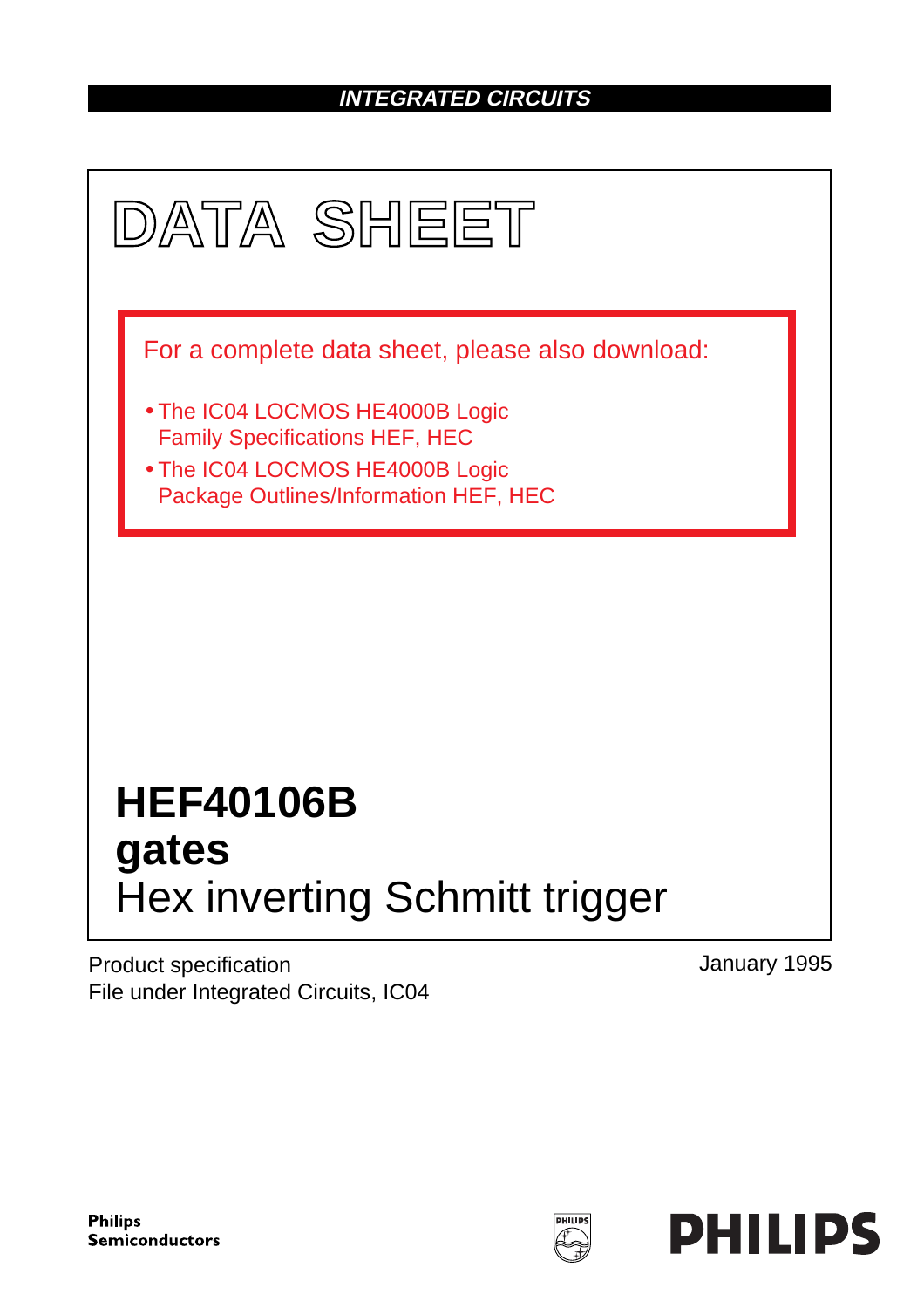# **gates**

### **HEF40106B**<br> **HEF40106B**

#### **DESCRIPTION**

Each circuit of the HEF40106B functions as an inverter with Schmitt-trigger action. The Schmitt-trigger switches at different points for the positive and negative-going input signals. The difference between the positive-going voltage  $(V_P)$  and the negative-going voltage  $(V_N)$  is defined as hysteresis voltage  $(V_H)$ .

This device may be used for enhanced noise immunity or to "square up" slowly changing waveforms.





|                                      | HEF40106BP(N): 14-lead DIL; plastic          |  |  |  |
|--------------------------------------|----------------------------------------------|--|--|--|
|                                      | $(SOT27-1)$                                  |  |  |  |
|                                      | HEF40106BD(F): 14-lead DIL; ceramic (cerdip) |  |  |  |
|                                      | (SOT73)                                      |  |  |  |
|                                      | HEF40106BT(D): 14-lead SO; plastic           |  |  |  |
|                                      | $(SOT108-1)$                                 |  |  |  |
| (): Package Designator North America |                                              |  |  |  |



**FAMILY DATA, IDD LIMITS category GATES** 

See Family Specifications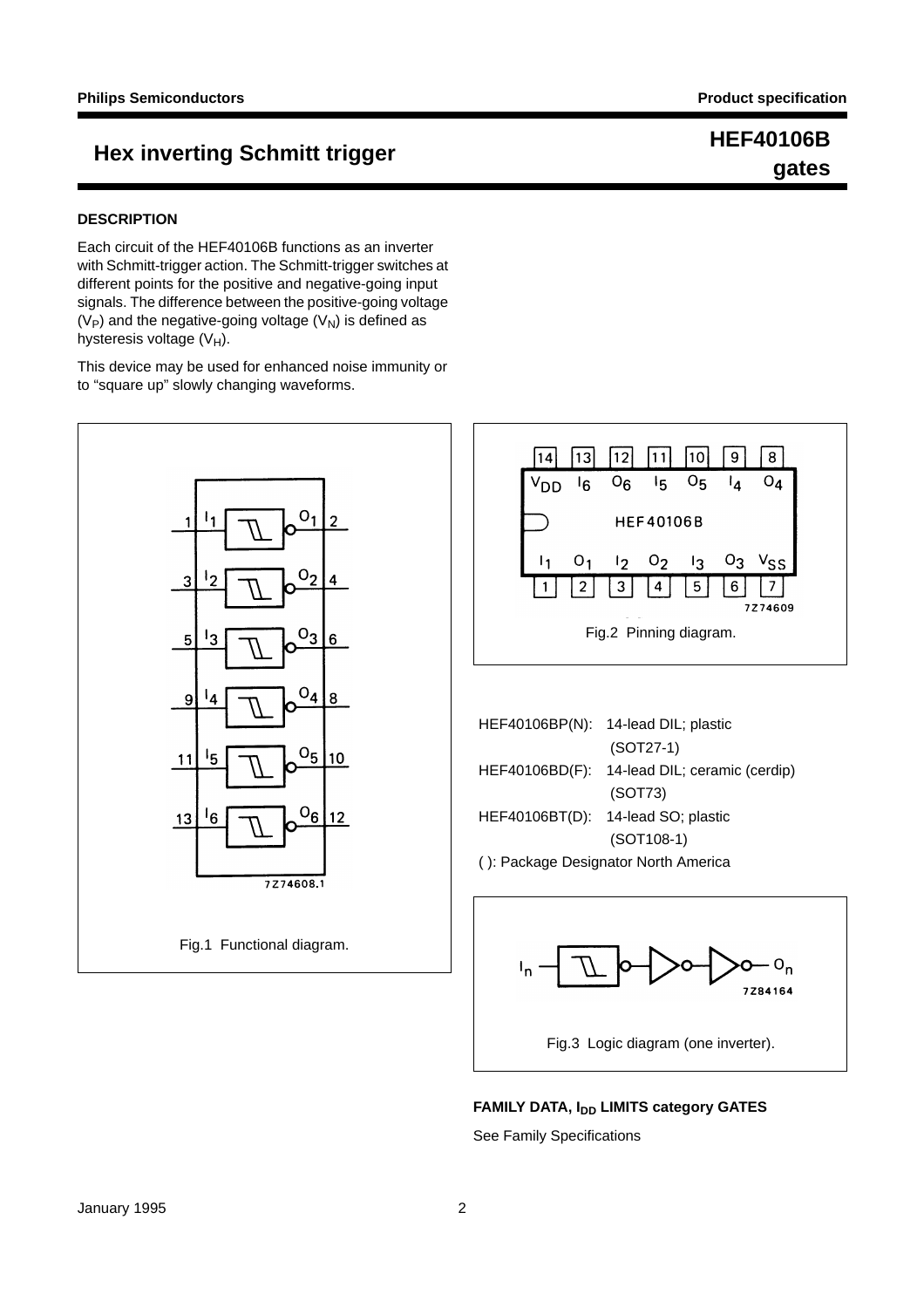## Hex inverting Schmitt trigger HEF40106B

# gates

**DC CHARACTERISTICS**

| $V_{SS}$ = 0 V; T <sub>amb</sub> = 25 °C |  |
|------------------------------------------|--|
|------------------------------------------|--|

|                   | V <sub>DD</sub><br>V | <b>SYMBOL</b>  | MIN. | TYP. | MAX. |   |
|-------------------|----------------------|----------------|------|------|------|---|
| <b>Hysteresis</b> | 5                    |                | 0,5  | 0,8  |      |   |
| voltage           | 10                   | VH             | 0,7  | 1,3  |      | V |
|                   | 15                   |                | 0,9  | 1,8  |      | V |
| Switching levels  | 5                    |                | 2    | 3,0  | 3,5  | V |
| positive-going    | 10                   | V <sub>P</sub> | 3,7  | 5,8  |      | V |
| input voltage     | 15                   |                | 4,9  | 8,3  | 11   | V |
| negative-going    | 5                    |                | 1,5  | 2,2  | 3    | V |
| input voltage     | 10                   | $V_{N}$        | 3    | 4,5  | 6,3  | V |
|                   | 15                   |                | 4    | 6,5  | 10,1 | V |



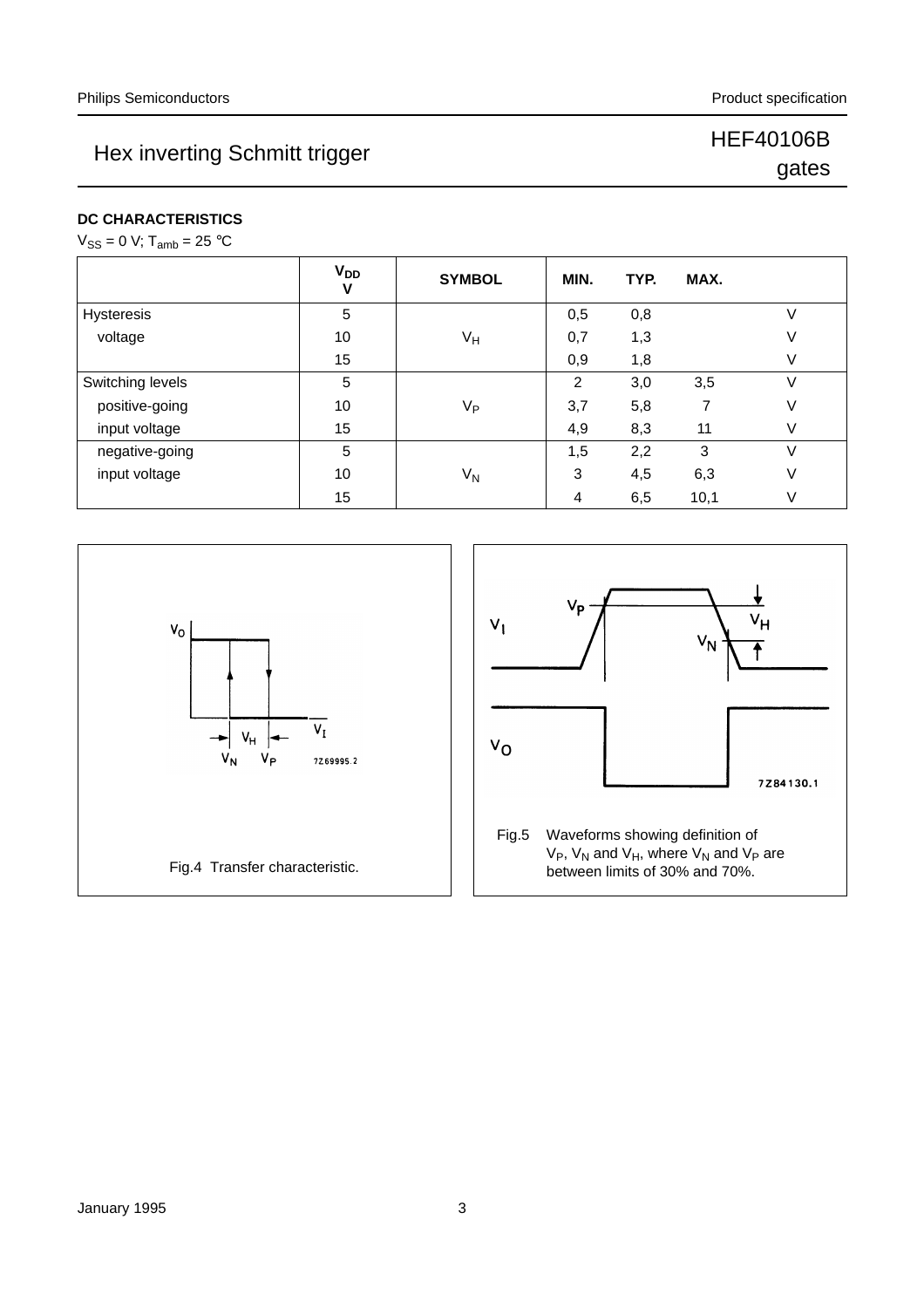## Hex inverting Schmitt trigger HEF40106B

# gates

#### **AC CHARACTERISTICS**

 $V_{SS} = 0$  V; T<sub>amb</sub> = 25 °C; C<sub>L</sub> = 50 pF; input transition times  $\leq$  20 ns

|                         | <b>V<sub>DD</sub></b><br>v | <b>SYMBOL</b>    | TYP. | MAX. |    | <b>TYPICAL EXTRAPOLATION</b><br><b>FORMULA</b> |
|-------------------------|----------------------------|------------------|------|------|----|------------------------------------------------|
| Propagation delays      |                            |                  |      |      |    |                                                |
| $I_n \rightarrow O_n$   | 5                          |                  | 90   | 180  | ns | 63 ns + $(0,55 \text{ ns/pF}) C_L$             |
| <b>HIGH to LOW</b>      | 10                         | t <sub>PHL</sub> | 35   | 70   | ns | 24 ns + $(0,23 \text{ ns/pF})$                 |
|                         | 15                         |                  | 30   | 60   | ns | 22 ns + $(0,16 \text{ ns/pF}) C_1$             |
|                         | 5                          |                  | 75   | 150  | ns | 48 ns + $(0,55 \text{ ns/pF}) C_1$             |
| LOW to HIGH             | 10                         | t <sub>PLH</sub> | 35   | 70   | ns | 24 ns + $(0,23 \text{ ns/pF}) C_L$             |
|                         | 15                         |                  | 30   | 60   | ns | 22 ns + $(0,16 \text{ ns/pF}) C_1$             |
| Output transition times | 5                          |                  | 60   | 120  | ns | 10 ns + $(1,0 \text{ ns/pF}) C_L$              |
| <b>HIGH to LOW</b>      | 10                         | t <sub>THL</sub> | 30   | 60   | ns | 9 ns + $(0,42 \text{ ns/pF}) C_L$              |
|                         | 15                         |                  | 20   | 40   | ns | 6 ns + $(0,28 \text{ ns/pF}) C_L$              |
|                         | 5                          |                  | 60   | 120  | ns | 10 ns + $(1,0 \text{ ns/pF}) C_L$              |
| LOW to HIGH             | 10                         | t <sub>TLH</sub> | 30   | 60   | ns | 9 ns + $(0,42 \text{ ns/pF}) C_L$              |
|                         | 15                         |                  | 20   | 40   | ns | 6 ns + $(0.28 \text{ ns/pF}) C_1$              |

|                 | <b>V<sub>DD</sub></b><br>v | TYPICAL FORMULA FOR P (µW)                    |                                                            |
|-----------------|----------------------------|-----------------------------------------------|------------------------------------------------------------|
| Dynamic power   | 5                          | 2 300 $f_i + \sum (f_o C_L) \times V_{DD}^2$  | where                                                      |
| dissipation per | 10                         | 9 000 $f_i + \sum (f_o C_l) \times V_{DD}^2$  | $f_i$ = input freq. (MHz)                                  |
| package (P)     | 15                         | 20 000 $f_i + \sum (f_o C_L) \times V_{DD}^2$ | $f_0$ = output freq. (MHz)                                 |
|                 |                            |                                               | $C_L$ = load capacitance (pF)                              |
|                 |                            |                                               | $\Sigma$ (f <sub>o</sub> C <sub>L</sub> ) = sum of outputs |
|                 |                            |                                               | $V_{DD}$ = supply voltage (V)                              |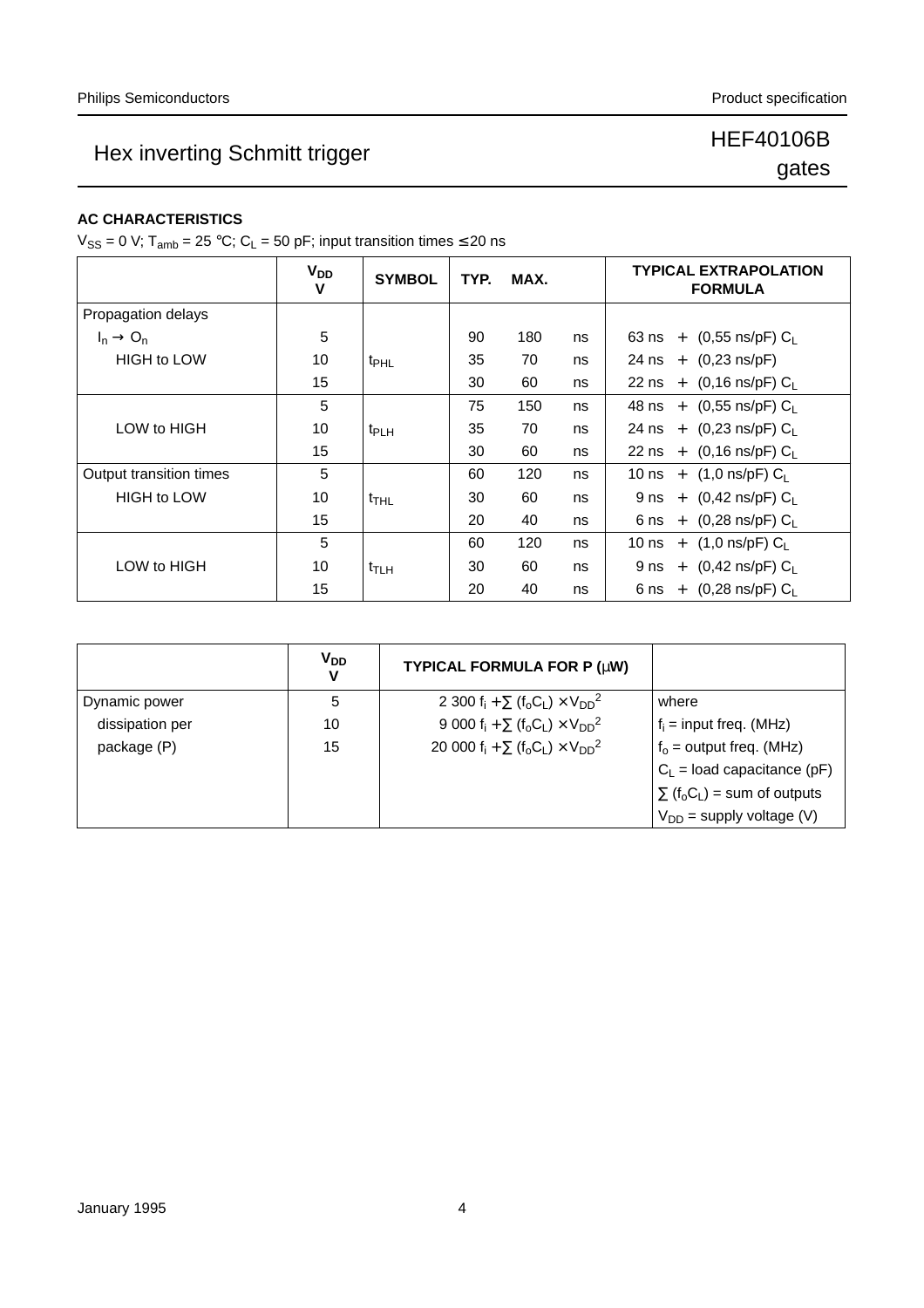### Hex inverting Schmitt trigger HEF40106B gates

### 7284167 100  $I_{\mathsf{D}}$  $(\mu A)$ 50  $\pmb{0}$  $\overline{2,5}$  $V_i$  (V)  $\overline{0}$ 5 Fig.6 Typical drain current as a function of input voltage;  $V_{DD} = 5$  V; T<sub>amb</sub> = 25 °C.



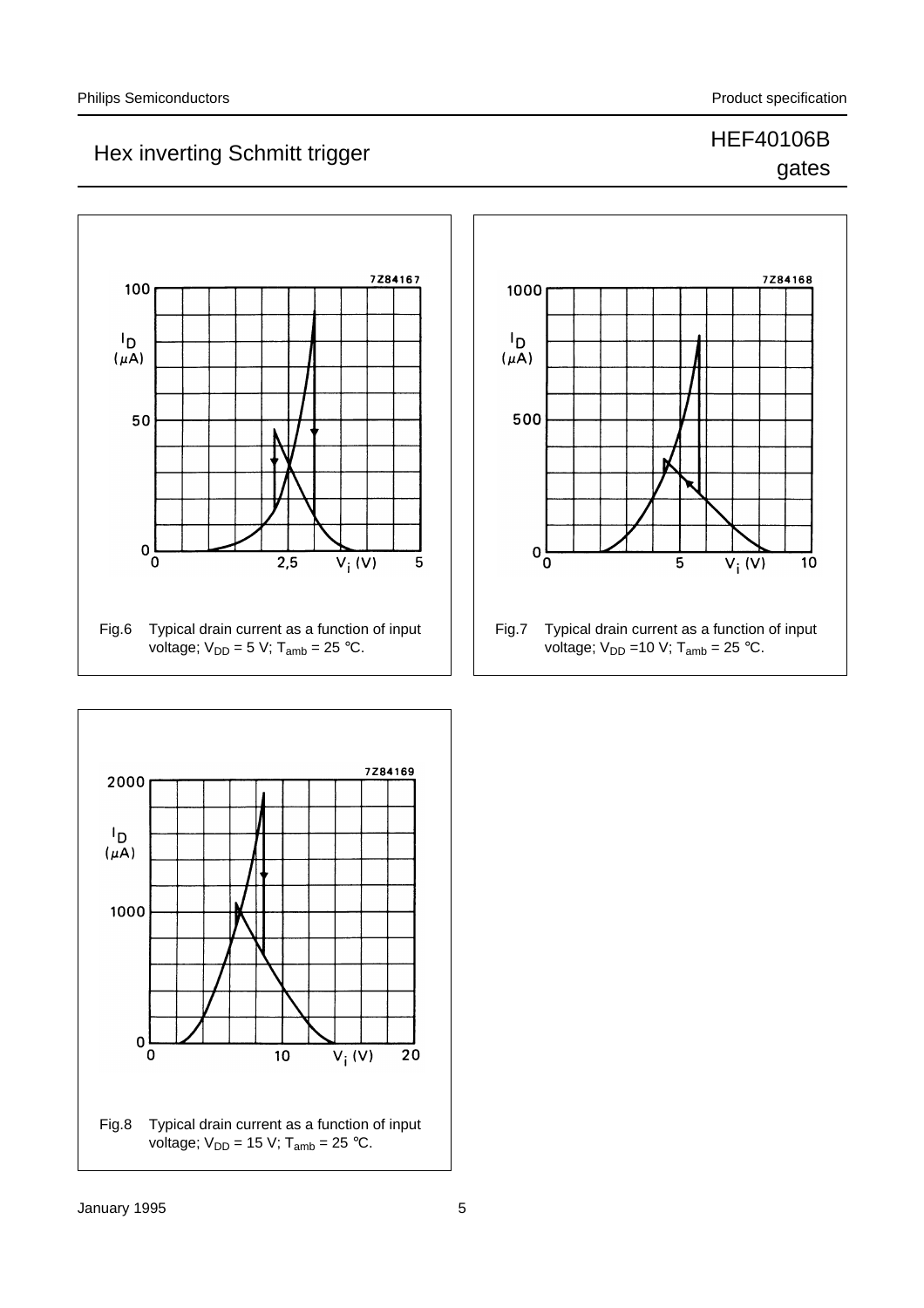### Hex inverting Schmitt trigger HEF40106B gates

## 7284163  $10$  $V_1$  $(V)$ V<sub>P</sub> 5  $\overline{v}_N$  $0\frac{L}{2,5}$  $12,5$  $7,5$  $V_{DD}$  (V)  $17,5$ Fig.9 Typical switching levels as a function of supply voltage  $V_{DD}$ ; T<sub>amb</sub> = 25 °C.



If a Schmitt trigger is driven via a high impedance (R > 1 kΩ) then it is necessary to incorporate a capacitor C of such value that:  $\frac{C}{C} > \frac{V_{DD} - V_{SS}}{V}$ , otherwise oscillation can occur on the edges of a pulse.  $C_p$  is the external parasitic capacitance between input and output; the value depends on the circuit board layout.  $\mathtt{C_p}$  $\frac{C}{C} > \frac{V_{DD} - V_{SS}}{V}$  $> \frac{V_{\text{H}}}{V_{\text{H}}}$